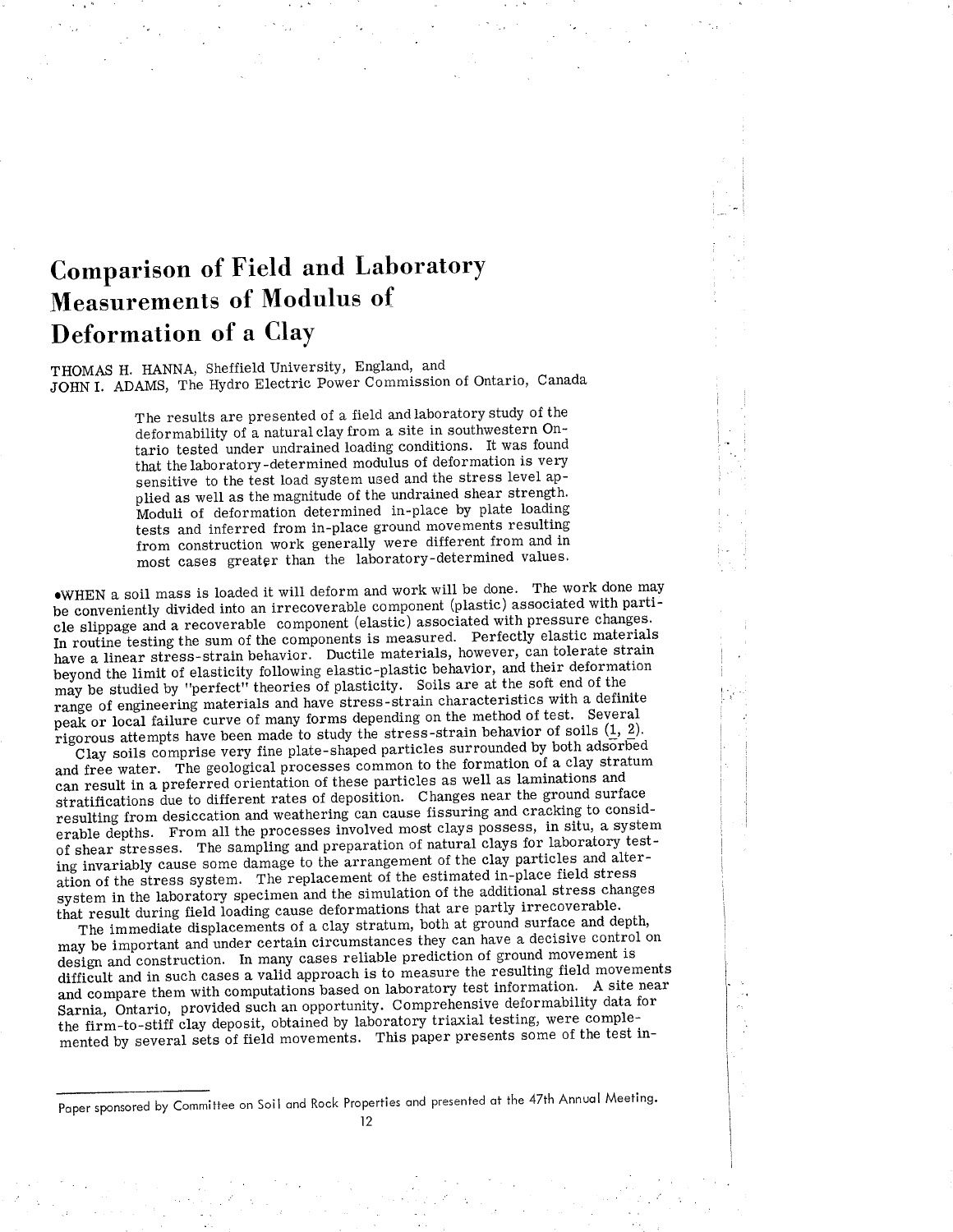

Figure 1. Geological profile.

 $\ddotsc$ 

formation obtained from this site. The data refer to natural clavs from a large site where testing was predominantly commercial, and therefore the results are of a practical nature.

## GEOTECHNICAL PROPERTIES OF THE CLAY

The site investigation for Ontario Hydro's 2000-megawatt generating station near Sarnia, Ontario, where the overburden consists of lightly overconsolidated "glacial-lake" clays, provided a large number of 2-in. and 2.5-in. Shelby-tube samples recovered from augered boreholes. To obtain less disturbed samples, piston techniques were used and during excavation works several 1-ft cube samples were recovered. A general description of the soil strata is contained in a recent paper (3) and details of the variability of the engineering properties will be reported eslewhere (4).

A detailed geological profile for a sampled borehole is shown in Figure 1. The desiccated surface crust has resulted in a hardening of the upper clay layers as reflected in the strength profile on the right. Extensive data indicate that the clays forming this profile are of the same

geological origin (5) and that the differences in engineering property are a function chiefly of the natural water content  $(4)$ .

While the clay is geologically very uniform it does exhibit definite laminations and stratifications in places (3, 4) and near the ground surface it is severely fractured by surface drying. Thus there is a definite sequence of layers of clay, macroscopically homogeneous, which constitute the profile. It is known that the in-place stress system existing within this mass of clay is heterogeneous and indeterminate. From this brief summary of the general soil conditions prevailing, it is evident that the mass behavior of the in-place clay is very different from that of a small laboratory test specimen. Throughout the following report, this limitation must be kept in mind, because it provides an understanding of the differences in behavior of natural clays and the extremely idealized versions that are assumed for test data interpretation and subsequent deformation distribution computation.

# THE LABORATORY-DETERMINED MODULUS OF DEFORMATION

Unconsolidated undrained triaxial compression tests, run at an axial deformation of 0.05 in. per min, provided values of the modulus of deformation (secant value), E, determined from the reload part of the stress/strain curve. (These values refer to a stress level of about half the undrained strength of the test specimens.) The modulus values, E, are graphed against the undrained shear strength, C, and Figure 2 shows that the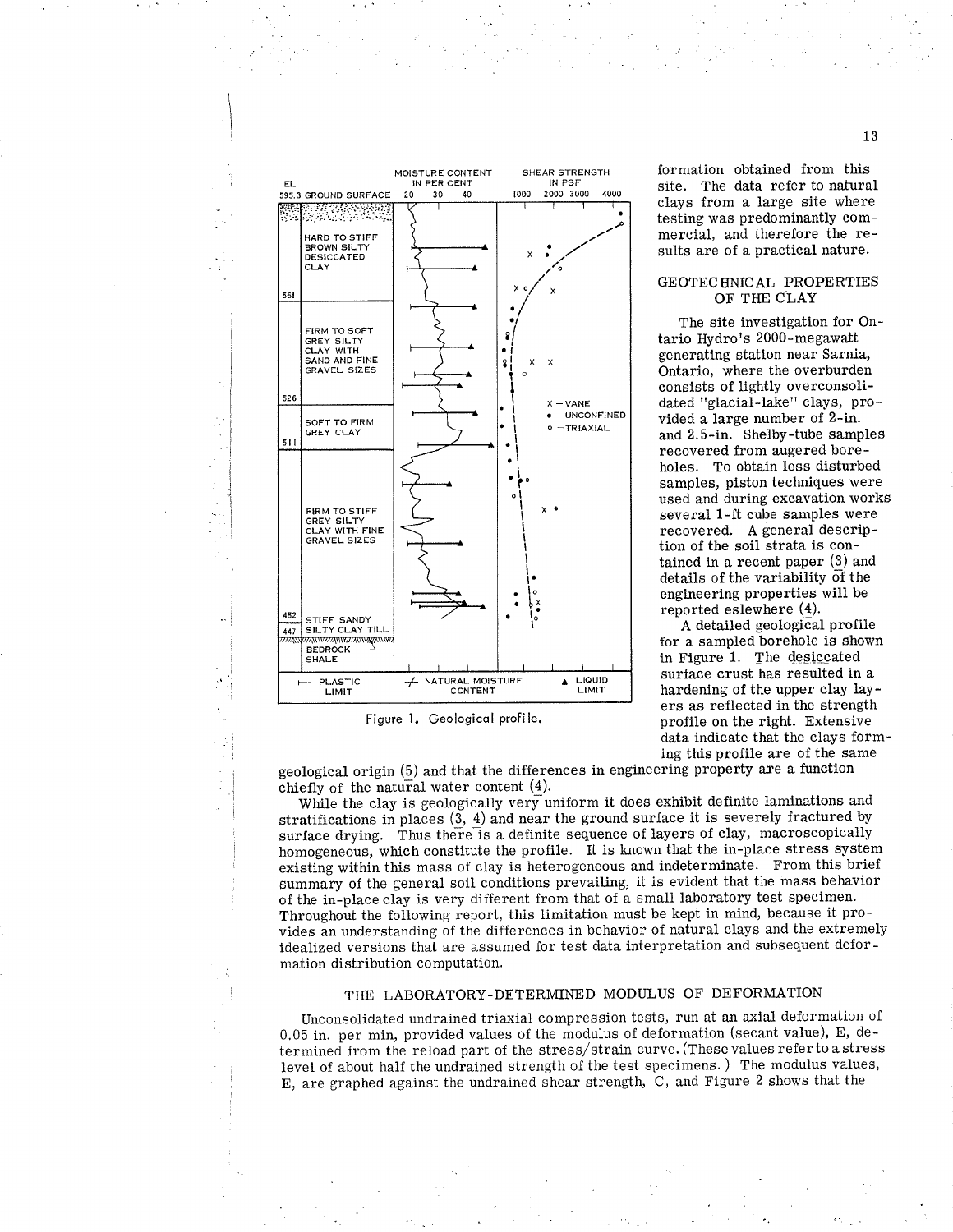

Figure 2. Relation of modulus of deformation, E, to undrained shear strength, C.

 $\frac{1}{2}$  , and  $\frac{1}{2}$  , and  $\frac{1}{2}$ 

 $\alpha = 1, \ldots, n$ 

a a shekarar 1990)<br>Marejeo





 $\vec{14}$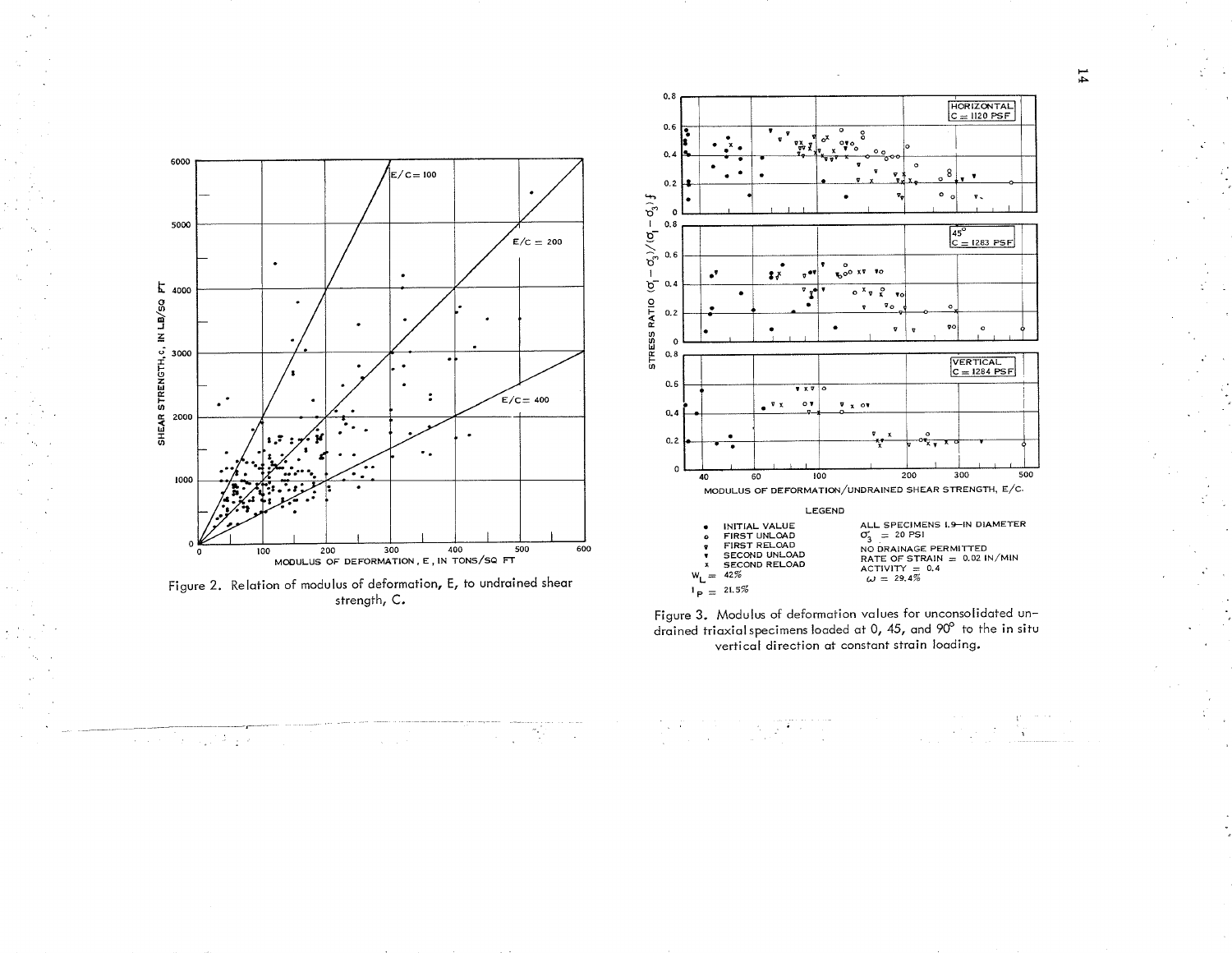data fall in the range  $100 < E/C < 400$ , approximately. This information refers to specimens from the whole site. There are several disadvantages to the above system of modulus determination. Included are the strain-rate effect and the effective stressloading system. To explore these factors in some detail, additional testing was performed on 1.9-in. specimens cut from 1-ft cubes of clay obtained at the 40-ft level in the side of a deep excavation. The testing comprised constant strain and constant stress methods of loading. In all tests, the top and bottom platens were lubricated with silicone grease to reduce the effect of end friction restraint on the specimen.

# Constant Strain Tests

 $\ddot{\phantom{a}}$ 

Samples were tested with the direction of the applied major principal stress inclined at 0, 45, and 90 deg to the in situ vertical direction, the load being cycled at stress levels between approximately 0.2 and 0.5 of the ultimate strength. An axial deformation rate of 0.02 in. per min was used and no drainage was permitted. Values of the secant modulus of deformation divided by undrained strength, E/C, are graphed against factor of safety of the specimen to failure in Figure 3. (Absolute values of E may be obtained from Figure 3 and subsequent Figures as values of c are quoted.) Several trends are evident: with increase in stress level, the modulus value decreased; the initial load modulus values were smallest while the unload values were greatest; and the moduli value for specimens tested with their axes horizontal were slightly greater than for specimens with their axes parallel to the in situ vertical. There was little difference between the 45° inclined and the horizontal specimens It was also found that the undrained strength measured with the direction of loading horizontal was slightly greater than the strength when loaded in the vertical direction (6).



Figure 4. Modulus of deformation values for unconsolidated undrained triaxial specimen at constant stress loading.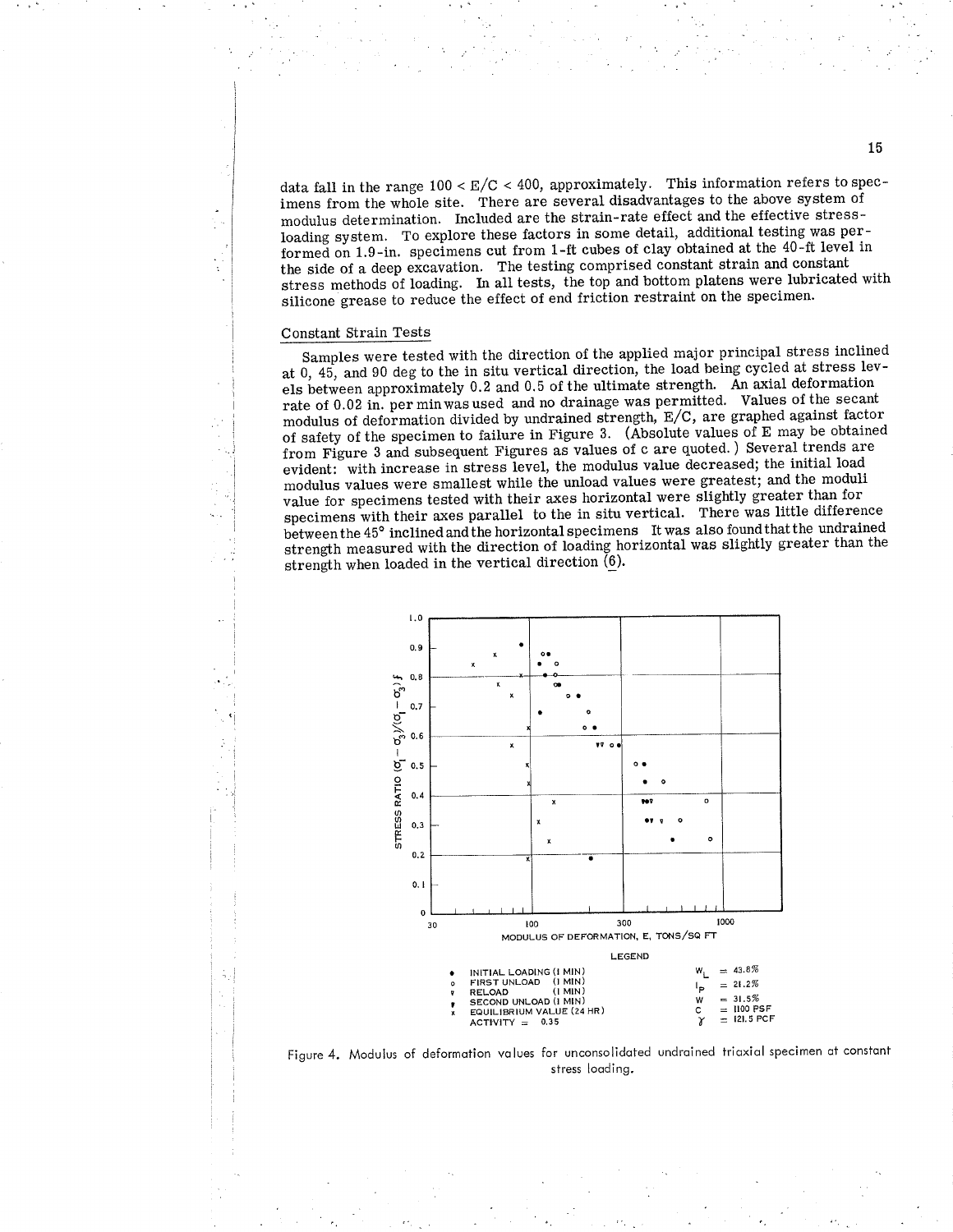





# **Constant Stress Tests**

Three variables were investigated: time of loading, isotropic consolidation, and stress level. All specimens were cut from a 1-ft cube of soil with their axes parallel to the in situ vertical. Loading was by deadweight to a hanger; generally each load increment was about 6 percent of the failure load and was maintained for a 24-hr period.

Two specimens were tested under unconsolidated undrained conditions with an applied cell pressure of 20 psi. Values of the modulus of deformation are graphed against stress level in Figure 4 for one test.

Three other "identical" specimens were consolidated by an isotropic effective stress of 20 psi with a back pressure of 40 psi. (In the present context, "identical" refers to specimens cut from adjacent parts of the cube sample. There are slight differences in plasticity, gradation, and natural water content.) Periods of consolidation of 2, 13, and 40 weeks ensued prior to the start of the load test. During this time the laboratory temperature was  $68 \pm 2$  F. The drainage comprised a  $\frac{9}{6}$ -in. stone recessed in the top loading platen. Thus it was possible to use enlarged and lubricated end platens in all tests. The loading tests were similar to the unconsolidated undrained tests with a reload cycle at the start of each load increment. Values of the modulus of deformation are shown in Figure 5. Several trends emerged: the undrained shear strength increased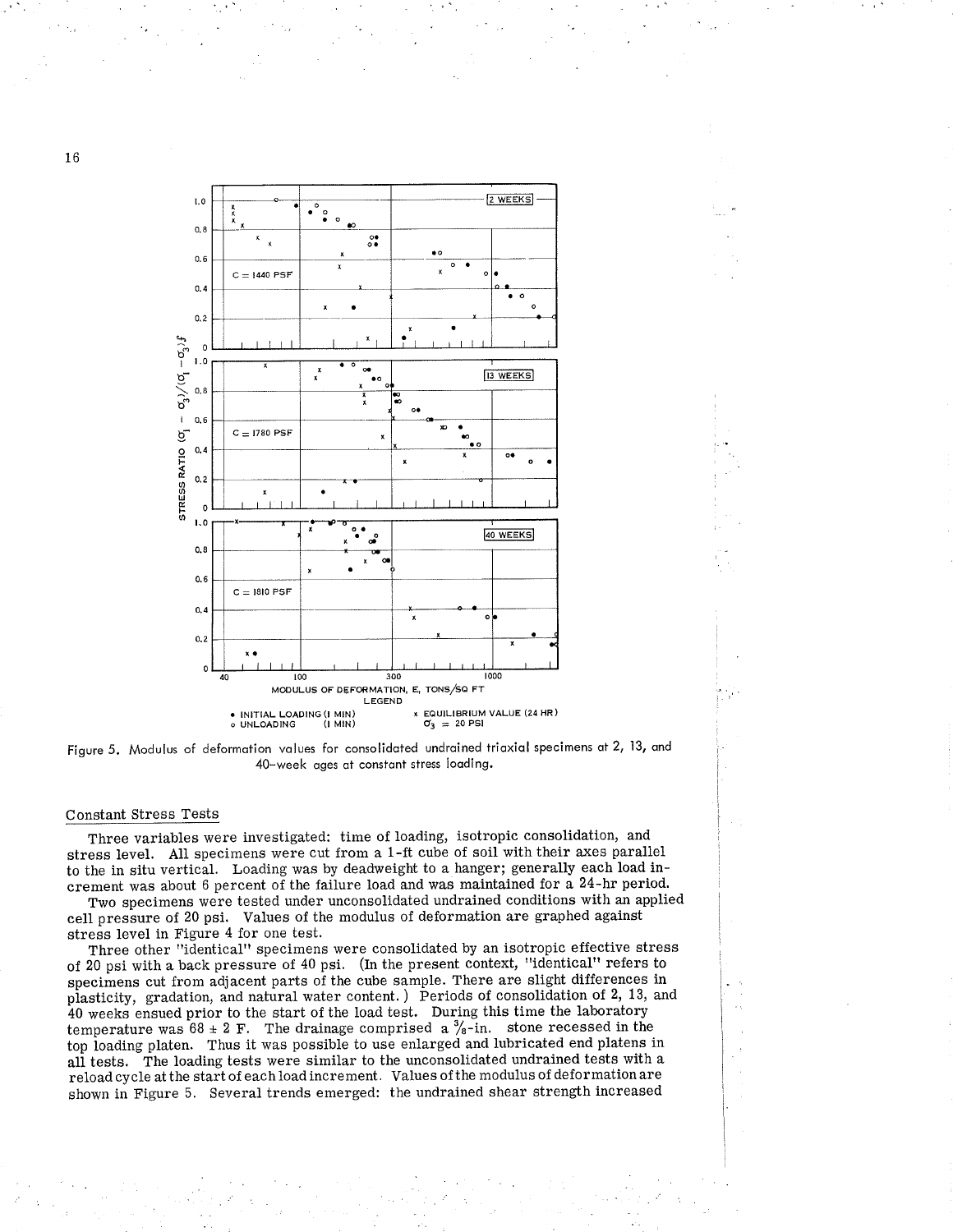with the period of consolidation, i.e., age; the initial loading and unloading moduli values were of the same order of magnitude; the moduli values decreased with stress leveI; and there was no significant difference between the modulus of deformation and the age of the specimen.

### FIELD DEFORMATION MEASUREMENTS

#### In-PIase Plate Bearing Tests

A number of in situ plate loading tests were performed against the walls of test trenches cut at several depths in the side of a deep excavation. The 9-in. diameter by 1-in. thick plate was stiffened by the 6-in. diameter loading strut, which contained the hydraulic loading jack. Reaction for loading was obtained from the opposite wall of the test trench. The loading plates penetrated the clay surface at 0.15 in. per min, giving <sup>a</sup>time to failure in the õrder of 10 min. The load was cycled at several stress levels. By use of the simptification that the vertical clay face is equivalent to an elastic halfspace and that the clay is homogeneous, unfissured, and isotropic, the penetration of the rigid plate was used to estimate the modulus of deformation of the clay. A summary of the moduli values computed from the plate tests is given in Table 1.

Many criticisms may be directed to the method of test and its analytical interpretation, and the unconditional use of elastic theory has been queried recently  $(7)$ . Accepting the limitations, it is seen from the data in Table 1 that the moduli values during loading are less than during unloading, but there is a wide range in value, suggesting that some of the deformation readings are in error.

#### In-Place Ground Movements

 $\ddot{\phantom{a}}$ 

Complementary to the small-scale. laboratory test program, simple field measurements were made to record in-place ground movements resulting from load changes in the clay mass. The work comprised the monitoring of vertical and horizontal movements at several convenient ground positions. Data typical of the movements recorded are presented.

| LEUIS DEUTINA<br>1 <b>ED 1 P</b> |                                              |            |                                         |                           |                                 |                                  |                                       |  |  |
|----------------------------------|----------------------------------------------|------------|-----------------------------------------|---------------------------|---------------------------------|----------------------------------|---------------------------------------|--|--|
| Depth<br>(f <sub>t</sub> )       | $q/q_f$                                      | С<br>(psf) | North Side                              |                           | South Side                      |                                  | Thickness<br>οf                       |  |  |
|                                  |                                              |            | $\frac{E}{c}$<br>Load                   | $\frac{E}{c}$<br>Unload   | $\frac{E}{c}$<br>Load           | $\frac{E}{c}$<br>Unload          | Surface<br>Crust<br>(f <sub>t</sub> ) |  |  |
| 8                                | 0.36<br>0.48<br>0.66                         | 1800       | 100<br>290<br>520                       | 320<br>910<br>420         | 85<br>240<br>430                | 170<br>980<br>420                | 15                                    |  |  |
| δ                                | 0.28<br>0.37<br>0.59<br>0.75                 | 2340       | 160<br>275<br>150<br>165                | 190<br>195<br>145<br>195  | 140<br>285<br>155<br>170        | 210<br>230<br>190<br>210         | 15                                    |  |  |
| 19                               | 0.23<br>0.40<br>0.52<br>0.71                 | 4040       | 220<br>300<br>300<br>320                | 150<br>1120<br>530<br>600 | 170<br>380<br>630<br>240        | 230<br>1600<br>430<br>520        | 25                                    |  |  |
| 34                               | 0.18<br>0.32<br>0.46<br>0.51<br>0.76<br>0.86 | 2010       | 340<br>740<br>940<br>1100<br>330<br>500 | 2400<br>740<br>610<br>570 | 100<br>690<br>880<br>170<br>380 | 1170<br>630<br>800<br>510<br>500 | 25                                    |  |  |

TABLE <sup>1</sup> MODULUS OF DEFORMATION VALUES FOR IN-PLACE HORIZONTAL PLATE BEARING TESTS

Note: The tesl wos corried out within ó hr of trench excovotion. All volues ore secont volues ond refer to 1-min lood readings.  $q$  = applied plate pressure;  $q_{\rm f}$  = ultimate bearing capacity.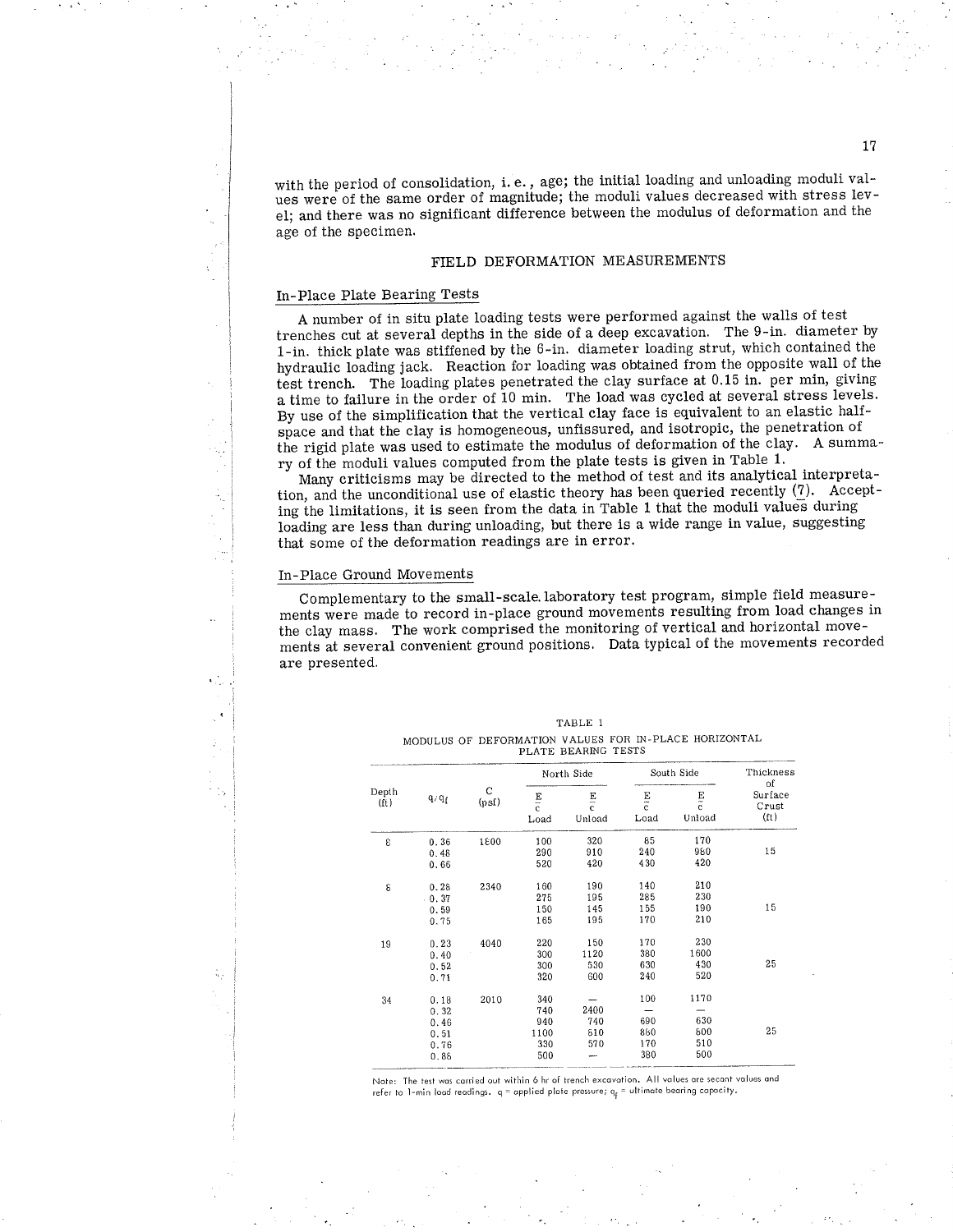

Advantage was taken of a spoil area, and both lateral and vertical soil movements due to construction were measured. Two heave gages, similar in design to those reported by Bozozuk  $(8)$ , were installed near the toe of the fill and their elevation determined to 0.001 ft by precise level prior and subsequent to fill placement. A profile through the fill, parallel to the heave gages, is shown in Figure 6. Also included are details of the heave gage positions and bedrock. The soil profile  $(Fig. 1)$  is near the heave gage installation and may be taken to be representative of the soils beneath the test fill. A slope indicator tube was installed midway between settlement gages 9 and 10 (Fig. 6) and anchored into bedrock. The space around the tube was filled with a medium sand placed by pouring through water. The slope of the casing was determined after

Figure 6. Profile through test fill and heave installation (solid line, profile 6/65; dashed line, profile 7/65).



Figure 7. Lateral ground movement profiles adjacent to test fill.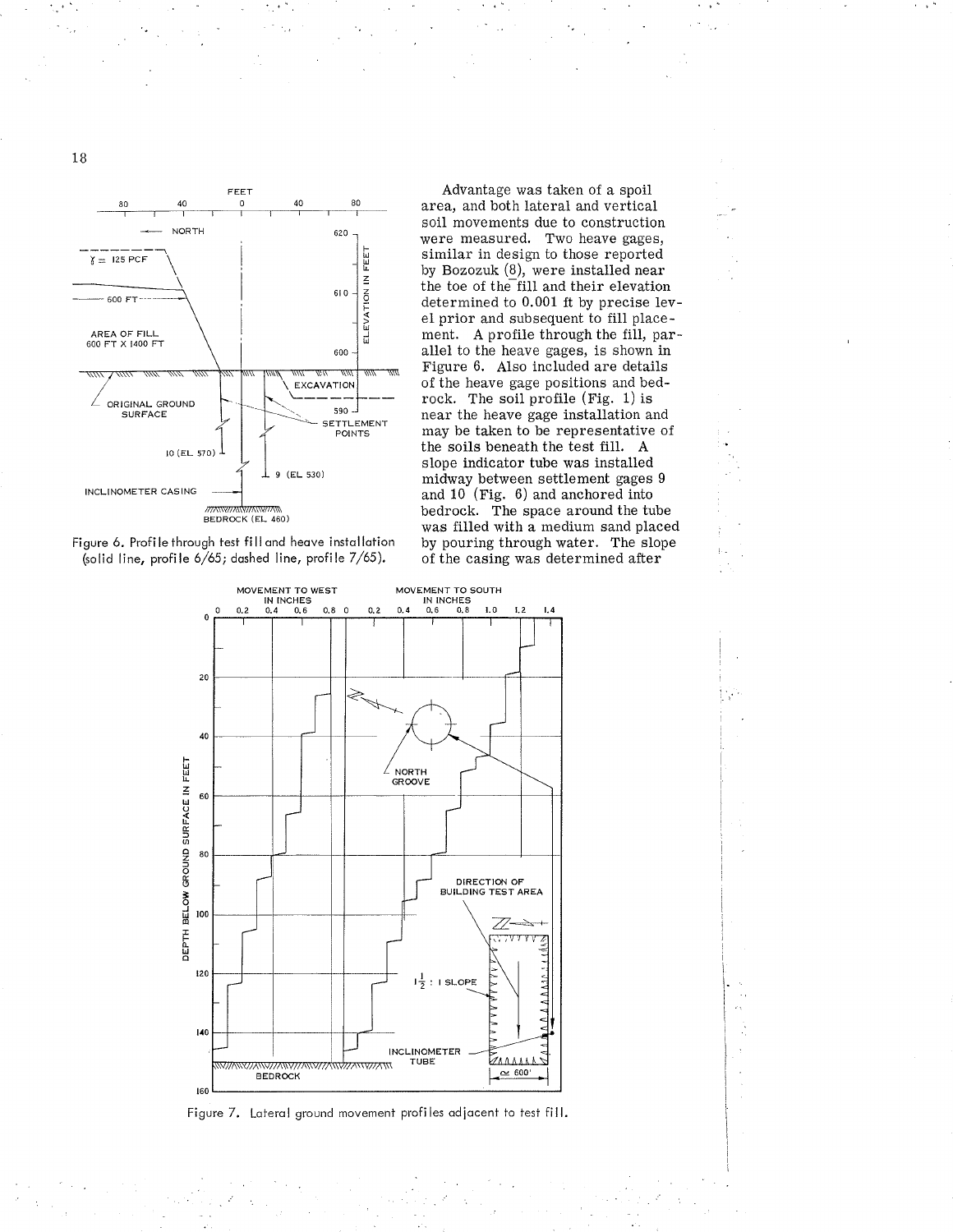



Ĩ

 $\ddotsc$ 

 $\pmb{\varsigma}$ 

installation by use of a Wilson slope indicator series 200B instrument (9). Similar readings were taken subsequent to completion of the test fill construction. Subtraction of the deflection components for any particular depth gives the lateral components of clay movement in perpendicular directions. A profile showing the lateral ground movements resulting from the placement of the fill is shown in Figure 7. The movement away from the side of the test fill is about twice the magnitude of the movement parallel to the side of the fill. This observation is compatible with the order of fill placement, which proceeded from east to west.

A large excavation up to 45 ft deep was instrumented, with four heave gages at different depths below final grade. Profiles normal and parallel to the heave gages, both before and after excavation, are shown in Figure 8. This excavation was dug during a period of 4 months. Prior to the start of construction, the water table was about elevation 585, some 15 ft below ground surface. With excavation, the water level in the clay was lowered, but detailed readings were not taken in the vicinity of the heave points in the deep excavation. Adjacent to the test fill, four Geonor-type piezometers recorded slight increases in water pressure during fill placement.

| Ieave<br>Fage<br>No. | Observed Movement<br>(f <sub>t</sub> ) |       |         | Modulus of Deformation<br>$(tons/sq$ ft) | Remarks                                                            |
|----------------------|----------------------------------------|-------|---------|------------------------------------------|--------------------------------------------------------------------|
|                      | Settlement                             | Heave | Loading | Unloading                                |                                                                    |
| 5                    |                                        |       |         |                                          | Impossible to locate gage<br>due to obstruction in<br>hole.        |
| 6                    |                                        | 0.076 |         | 1100                                     | For details of layout see<br>Fig. $8.$                             |
| 7                    |                                        | 0.089 |         | 1265                                     | Readings taken about 2<br>weeks after completion<br>of excavation. |
| 8                    |                                        | 0.118 |         | 1320                                     |                                                                    |
| 9                    | 0.054                                  |       | 276     |                                          | For details of layout see<br>Fig. $6.$                             |
| 10                   | 0.022                                  |       | 850     |                                          | Readings taken at end of<br>construction.                          |

TABLE 2 MODULUS OF DEFORMATION VALUES DETERMINED FROM FIELD DATA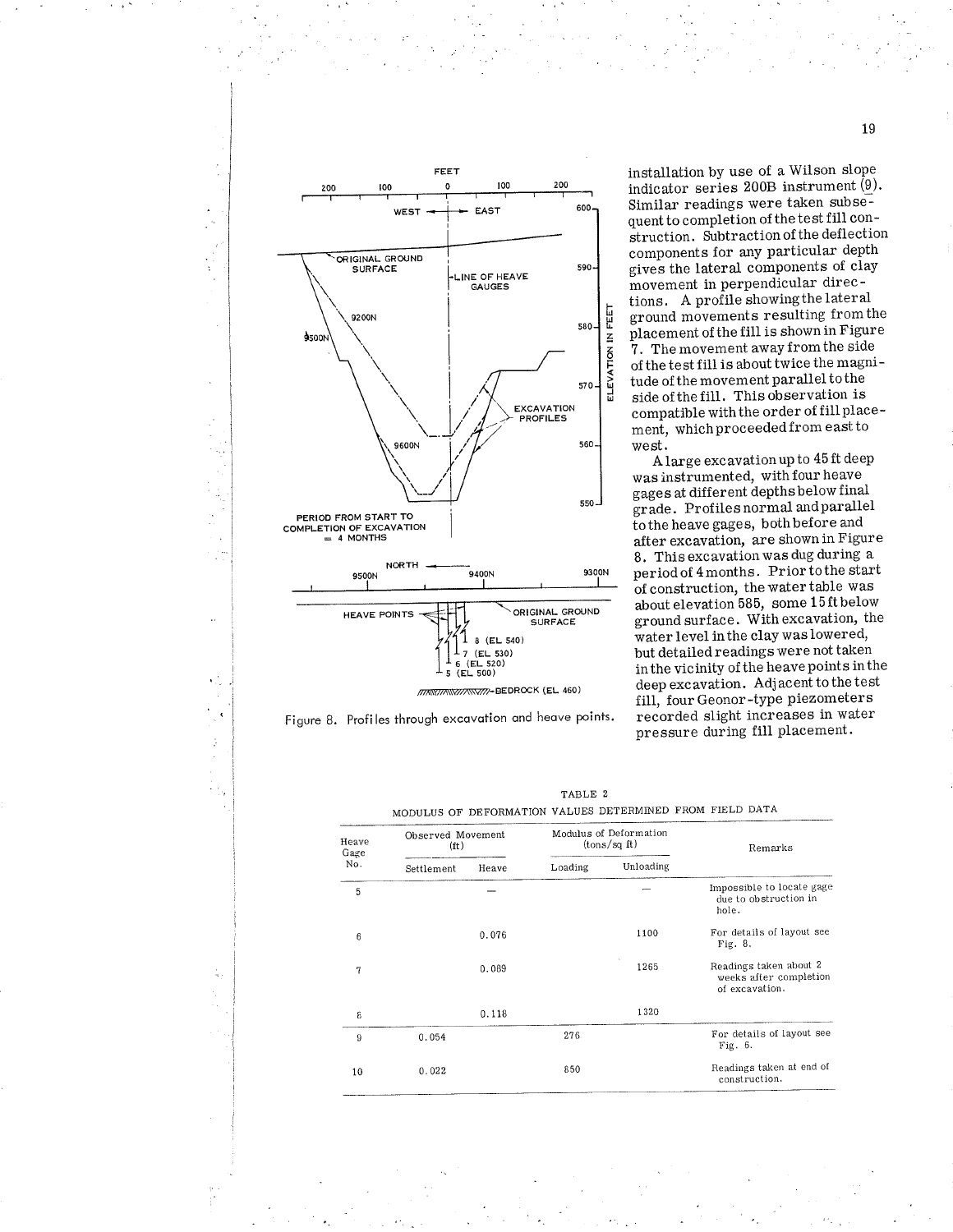

Figure 9. Oil tank load settlement data.

The vertical ground movements were translated into average moduli of deformation as follows: From the geometry of the excavation or the test fill, with respect to the heave gauge, the change in vertical stress was estimated by influence charts according to Osterberg (10). Assuming that the clay is elastic and disregarding the influence of the initial anisotropic stress system acting, the average modulus of deformation  $(E_{av})$ for the clay between the heave gage and bedrock is

$$
E_{av} = \sum \frac{\sigma v \cdot dh}{\Delta}
$$

where  $\Delta$  is the vertical movement of the heave gage, and  $\sigma_V$  is the vertical stress change in the element of height dh.

Values of the computed moduli of deformation are given in Table 2. Also included are the heaves measured and other pertinent details.

The test loading of a 60-ft diameter steel oil storage tank provided immediate settlement data during the load and unload sequence. Settlements were taken by geodetic leveling procedures to four peripheral settlement points with respect to a rock bench mark. The tank, of welded-steel construction, rested on a 5-ft thick granular pad. Details of the test load program along with the settlement data are shown in Figure 9. Values of the estimated modulus of deformation are shown in Figure  $10(F)$ .

## COMPARISON OF LABORATORY-DETERMINED AND FIELD-INFERRED MODULI

Close agreement between laboratory-determined and field-inferred moduli of deformation is unlikely, except in special cases. The following sources of disagreement are believed to be important: (a) limitations of stress distribution theory, (b) inexact knowledge of the initial in-place effective stress system in the clay mass,  $(c)$  damage caused to small specimens during recovery from the ground and during setting-up for testing, and (d) the variability of the clay mass.

Bearing in mind these factors, and referring to the test data previously presented, one finds a very large range in modulus value. Generally the field-inferred moduli are larger than the corresponding laboratory values. The range of laboratory values was wide and depended on the sequence of loading, the applied stress level, and consolidation. To isolate some of the variables present and reduce the data to a generalized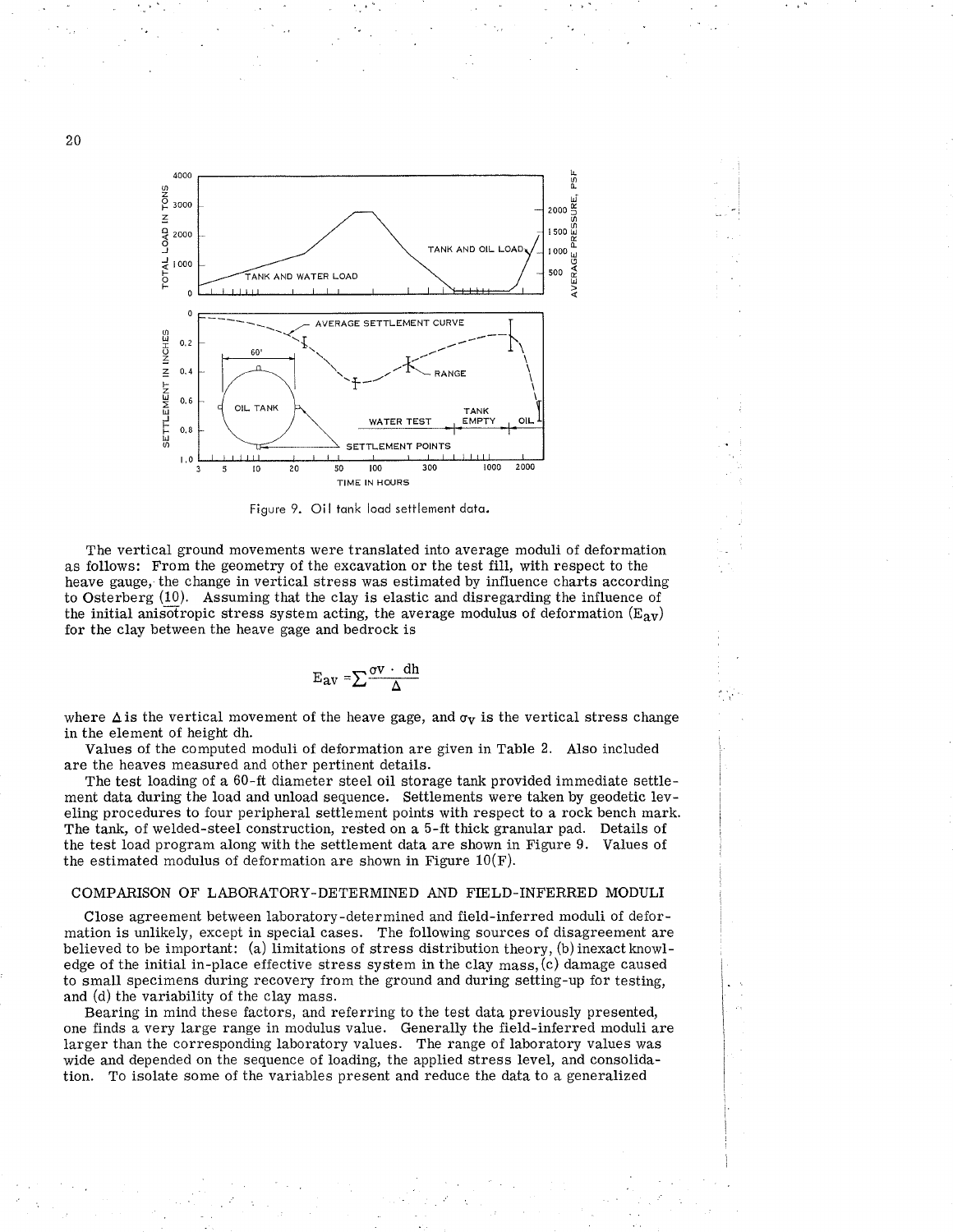

Figure 10. Comparison of field and laboratory-determined moduli.

form, the bulk of the test data was recompiled (Fig. 10). Six dimensionless plots of E/C against stress ratio are shown. (It should be noted that the data in Figure 10A refer to specimens from Shelby-tube samples, while the data in Figures 10B, C, and D refer to specimens trimmed from 12-in. cubes of soil carefully cut from the side of a deep excavation.) Figure 10A shows the routine test information obtained from over 200 unconsolidated undrained triaxial specimens reloaded once at a stress ratio about  $0.5 \pm 0.1$ . The median value and  $\pm 90$  percent range are indicated. Figures 10B, C, and D present the constant stress test information, showing the initial load values (Fig. 10B), the unloading data (Fig. 10C), and the 24-hr data (Fig. 10D). Upper and lower-bound envelopes have been drawn. The unconsolidated data are distributed throughout the consolidated data. Figure 10E shows the plate load test results. The lower graph (Fig. 10F) presents the field results obtained by taking an average undrained strength of 1500 psf for the soil profile. The stress ratio has been estimated from stability considerations and is approximate. The field data fall in two blocks, the loading results and the unloading results, with unload moduli somewhat larger than the load values. Comparison of the field data with the laboratory data shows the field results to be near the upper-limit laboratory results. Generally the constant stress tests are in better agreement with the field measurements than the constant strain tests. The importance of stress level is clearly evident when comparing test results.